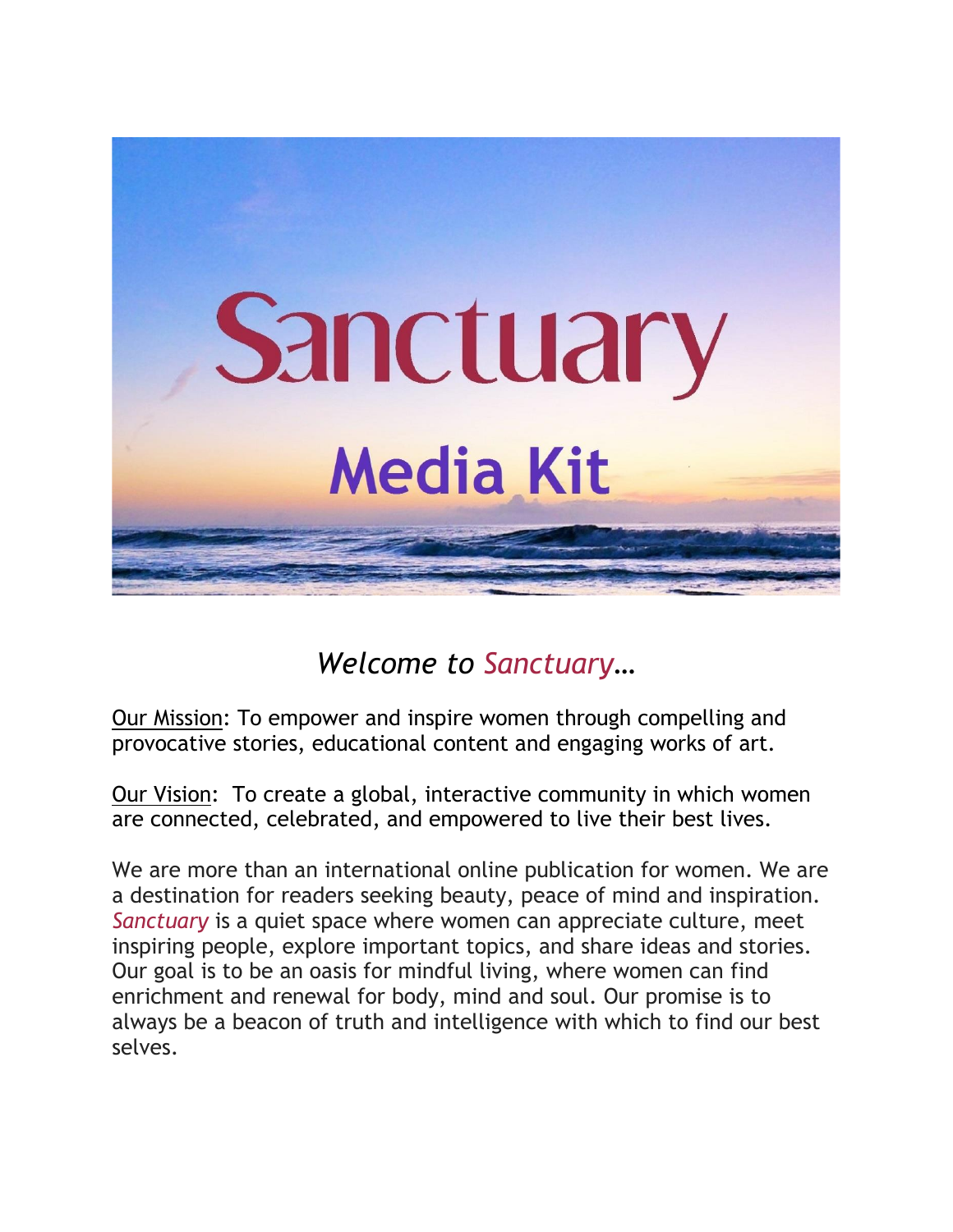# **CONTENT**

Each month, *Sanctuary* is refreshed with new content, including intelligent articles and commentary, in-depth interviews, and world-class art, book excerpts, poetry, photography, music, dance and more. We also post new videos, blogs and other content throughout the month.

## **Primary Focus:**

Interviews with women artists and women who make a difference in their local or global communities as well as important articles about women's health and wellness are essential components. Additional content concerning inspirational travel, career journeys and personal finance are also included. In light of the fact that we boast community inclusion, a popular, interactive section (GUEST ROOM) allows readers to share inspirational stories/photos and receive personal feedback on a variety of topics from a panel of experts.

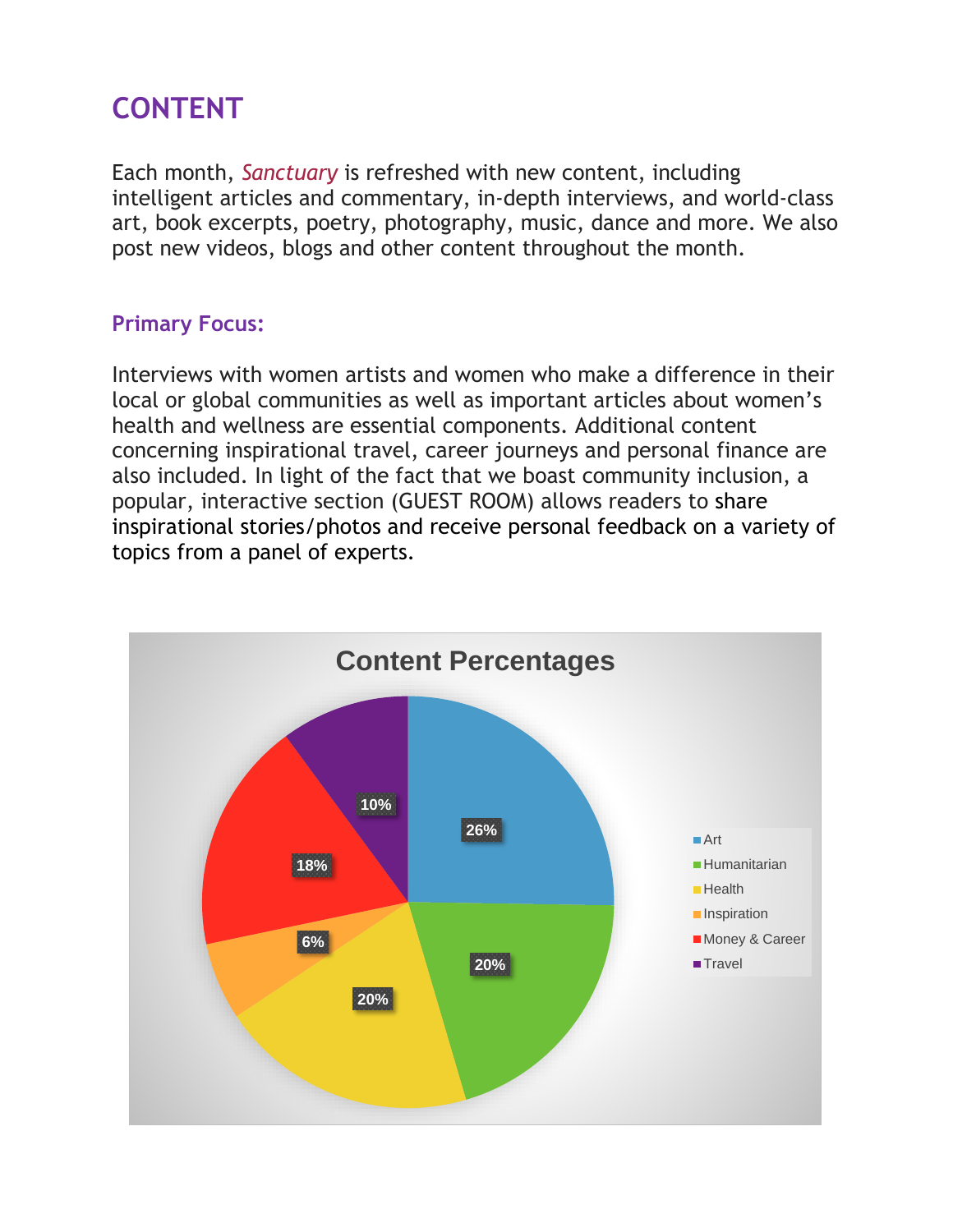## **READERSHIP**

Every month, more and more women are finding themselves at *Sanctuary*, and the most important statistic to note is that THEY STAY.

*Sanctuary's* inclusive vision has garnered a community of active and loyal readers who regularly send us inspirational stories, comments, photos and detailed feedback about our features and articles. This consistent and welcomed engagement with our audience makes *Sanctuary* a special place where readers feel they intimately belong.



**Bettye LaVette (Featured Artist '21) Blues Hall of Famer/6X Grammy Nominee**

## **98% Women**

U.S. 93% International 7%

## **Ages**

 $45 - 65 = 75%$ Over  $65 = 10%$ Under 45 = 15%

## **General Profile**

College-educated, working, communityminded, health-conscious, curious about new opportunities, interested in culture

# **TRAFFIC**

Avg. pages per visit = approximately 3 pages (above industry standard) Avg. session duration =  $> 3$  minutes (well above industry standard) Avg. Unique Visits: 5,000

Avg. Unique Page Views: 8,000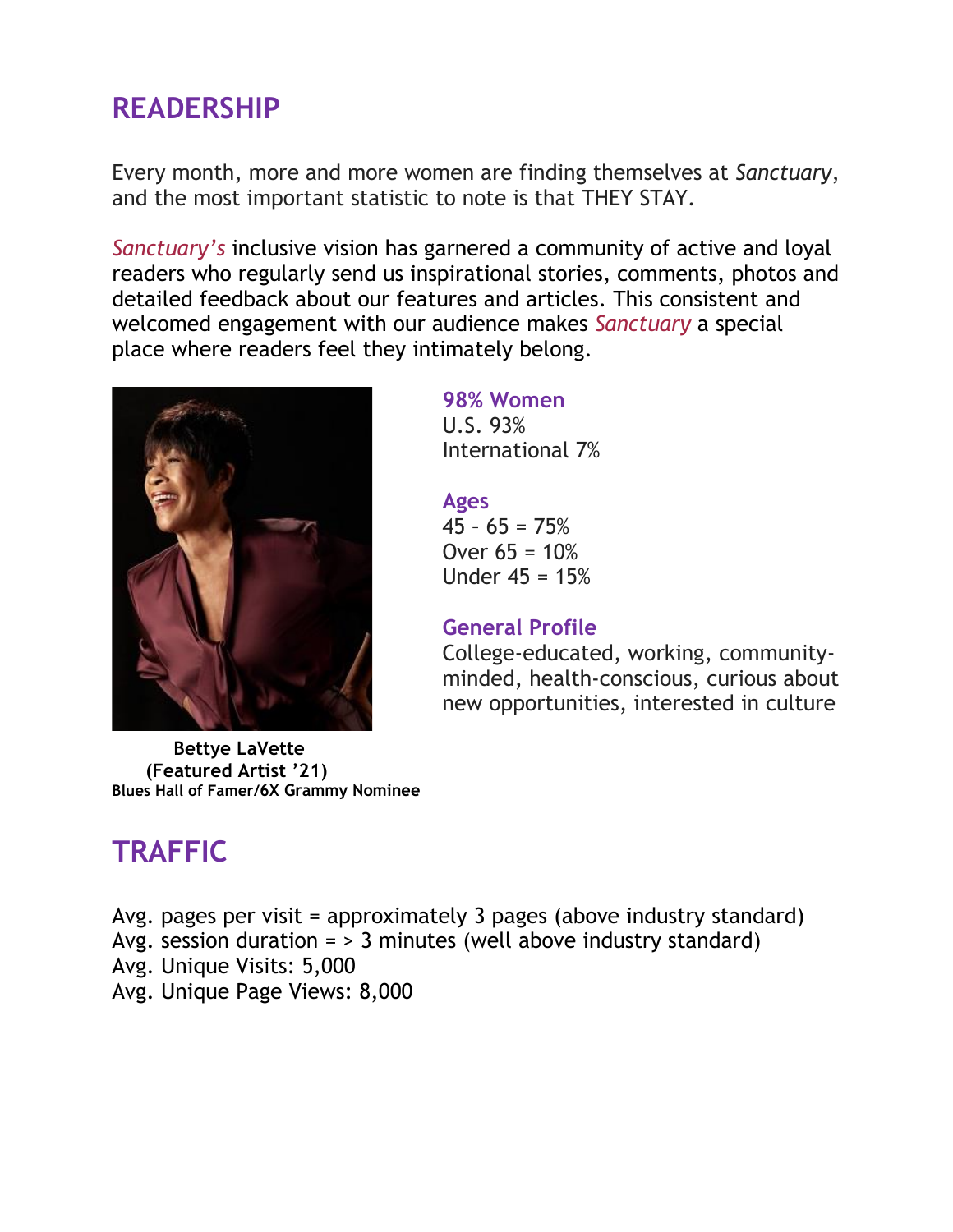## **E-NEWSLETTER**



 **© Pennie Brantley (2020 Featured Artist – Oil on Canvas – 48X72)**

Our free, monthly e-newsletter announces current features, previews upcoming content, announces giveaways/contests, and provides interactive, inspirational questions for subscribers. It is distributed to approximately 1,000 loyal readers, including editors, publishers, PR firms, artists, authors, entrepreneurs, and non-profit leaders **from 24 countries and 39 states in the U.S.**

**SUBSCRIBE TO NEWSLETTER:** [seniorstaff@sanctuary-magazine.com](mailto:seniorstaff@sanctuary-magazine.com)

# **SOCIAL MEDIA**

*Sanctuary* has a growing presence on Facebook, Twitter, Instagram, LinkedIn and YouTube. Daily posts keep our readers engaged and up-todate on what's new at *Sanctuary*, including previews of our own content as well as other inspirational/educational topics of interest.

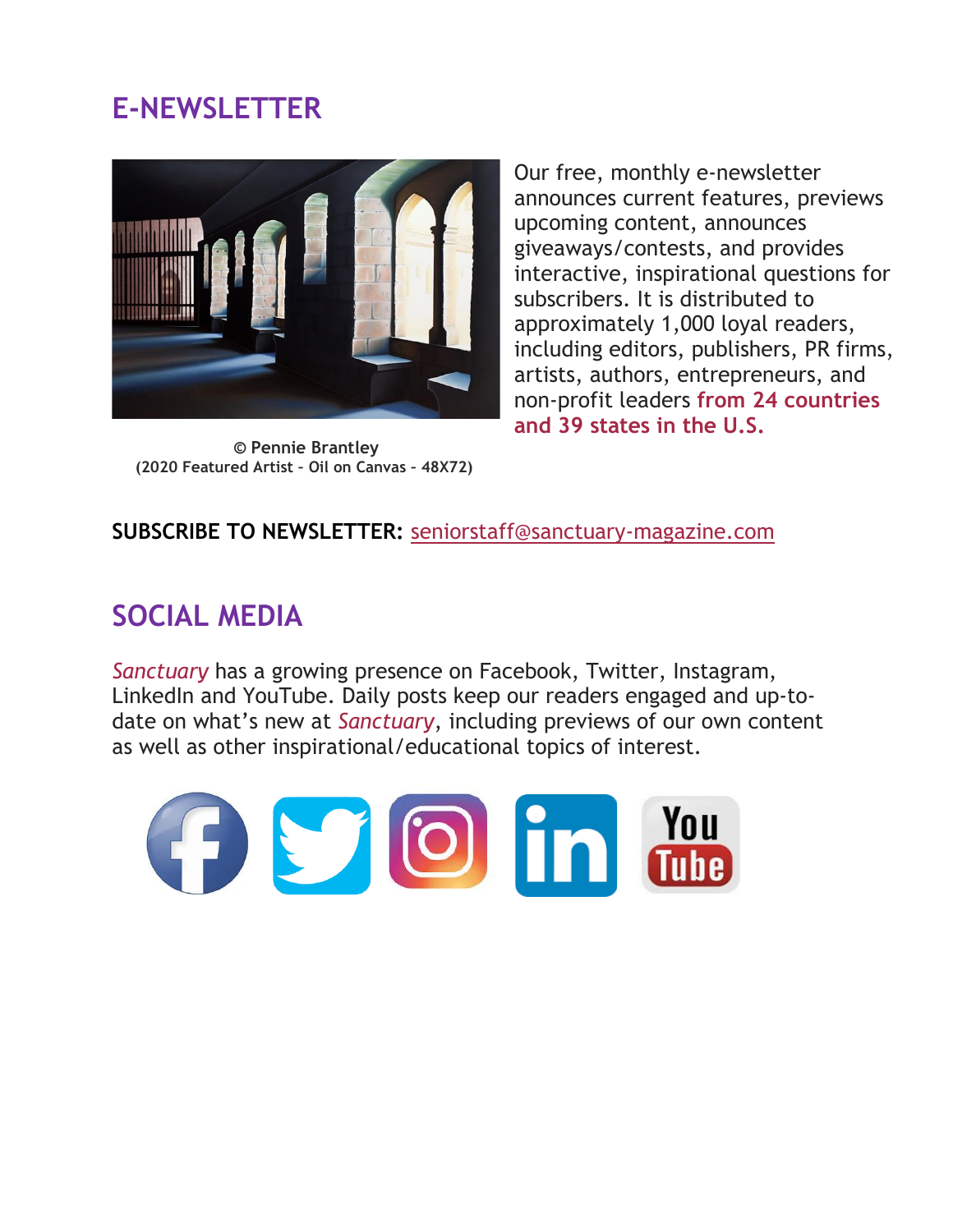# **ADVERTISING DETAILS & RATES**

Consider Sponsorship: Sponsor ad packages are a multi-layered advertising campaign. Our "Sponsor Ad Package" is much more than just ad space and it is extremely affordable!

In addition to exclusive digital ad space on our website and in our monthly newsletter, your business will receive a full-page interview for certain levels (which includes a history of your business/links/photos or video\*), customized social media posts (SILVER and above), brochure advertising,\* Sanctuary's Coffee & Conversation virtual interview,\* interactive space (SILVER PLUS and above), and special events advertising/inclusion, etc. To find out the details, click below.

**\*GOLD sponsors only.**

# SPONSOR AD [PACKAGES](http://www.sanctuary-magazine.com/sponsor-ad-packages.html)

Find a comparison of the following sponsor levels and current rates from the link above:

GOLD SILVER PLUS, SILVER PAGE

Please note: SPECIAL ISSUE and ARTS SPONSORSHIPS are also available. Please inquire.

Contact: [seniorstaff@sanctuary-magazine.com](mailto:seniorstaff@sanctuary-magazine.com) - Subject line: Ad inquiry

**Sanctuary is also looking for a CORPORATE PARTNER or SANCTUARY PARTNER.**

**Would you like to be our PARTNER?**

**Find out more:**

## **[Email](mailto:seniorstaff@sanctuary-magazine.com?subject=Inquiry%20about%20partnership) us!**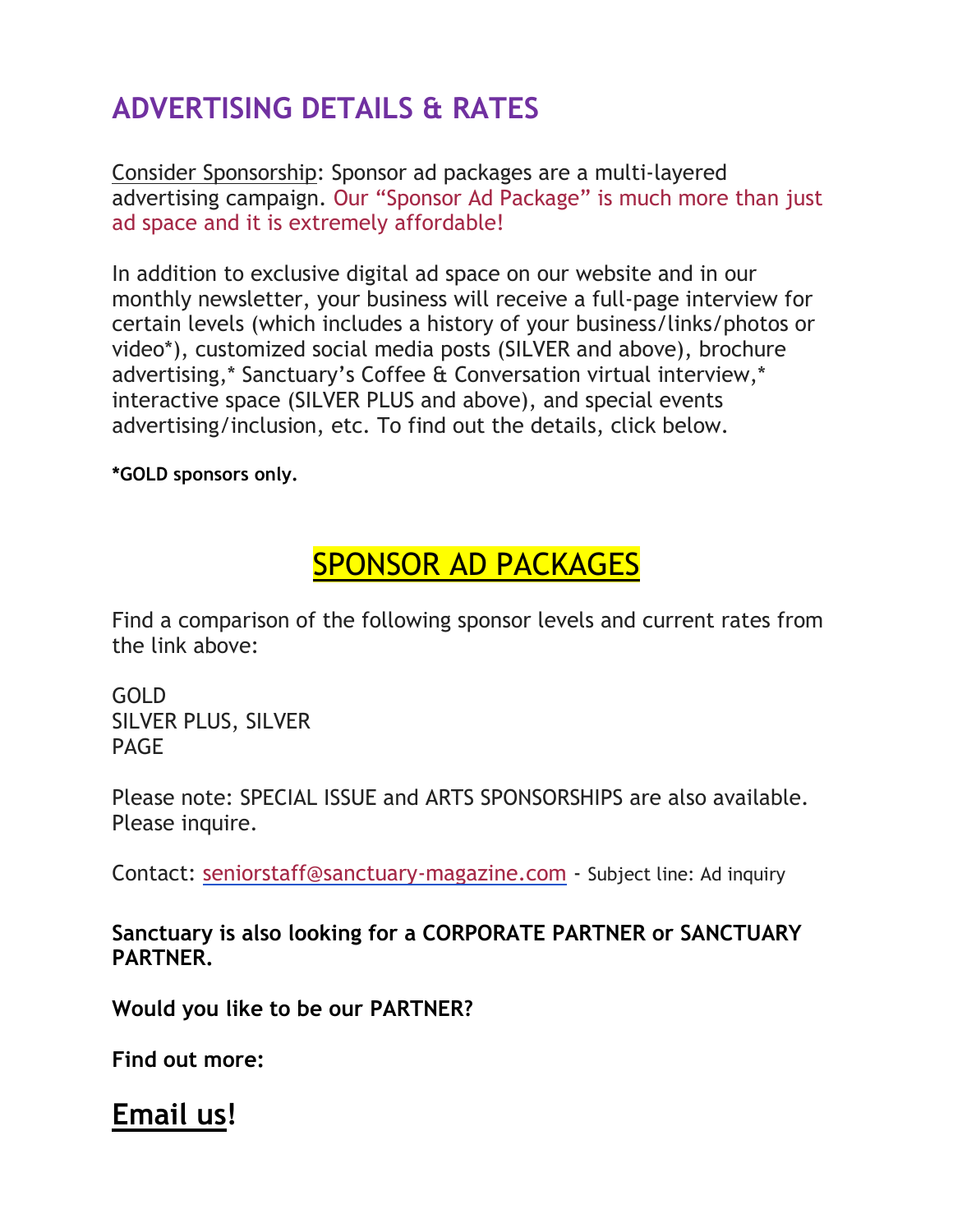## **EDITORIAL CALENDAR:**

*Sanctuary* focuses on what matters most to women. Our editorial calendar is set more than a year in advance, yet we allow for the possibility to evolve and change.

## **2021 EVERGREEN EDITORIAL CALENDAR**

### **JANUARY JULY**

Hope & Reinvention **Summer Safety** Summer Safety

### **FEBRUARY AUGUST**

Heart Health, healing **Special Issue: Focus on Youth** Love, Friendship and Sexuality Young Artists/Humanitarians \*Black History Month adults

Make Your Own Luck: empowerment, Learning throughout Life entrepreneurship, and the same of the Art Education: Gallery news, seeking opportunity museum programs, music \*Women's History Month events, etc.

**Special Issue: Autism Awareness** All things autumn, Celebration of Poetry, spring (renewal) embracing change \*National Poetry Month \*Breast Cancer Awareness

Celebrating Women/pregnancy over 40 **Special Issue: Aging Gracefully** \*Mental Health Month \*Alzheimer's Disease Awareness

**Special Issue: Celebrating the Men** Thank you, A Look Back **In our Lives** Giveaways Purge and Replenish **Reflection**, Family Milestones

No More Winter Blues The Vast Outdoors/environment

\*American Heart Month **Advice for parents of teens/young** \*

### **MARCH SEPTEMBER**

### **APRIL OCTOBER**

**MAY NOVEMBER**

### **JUNE DECEMBER**